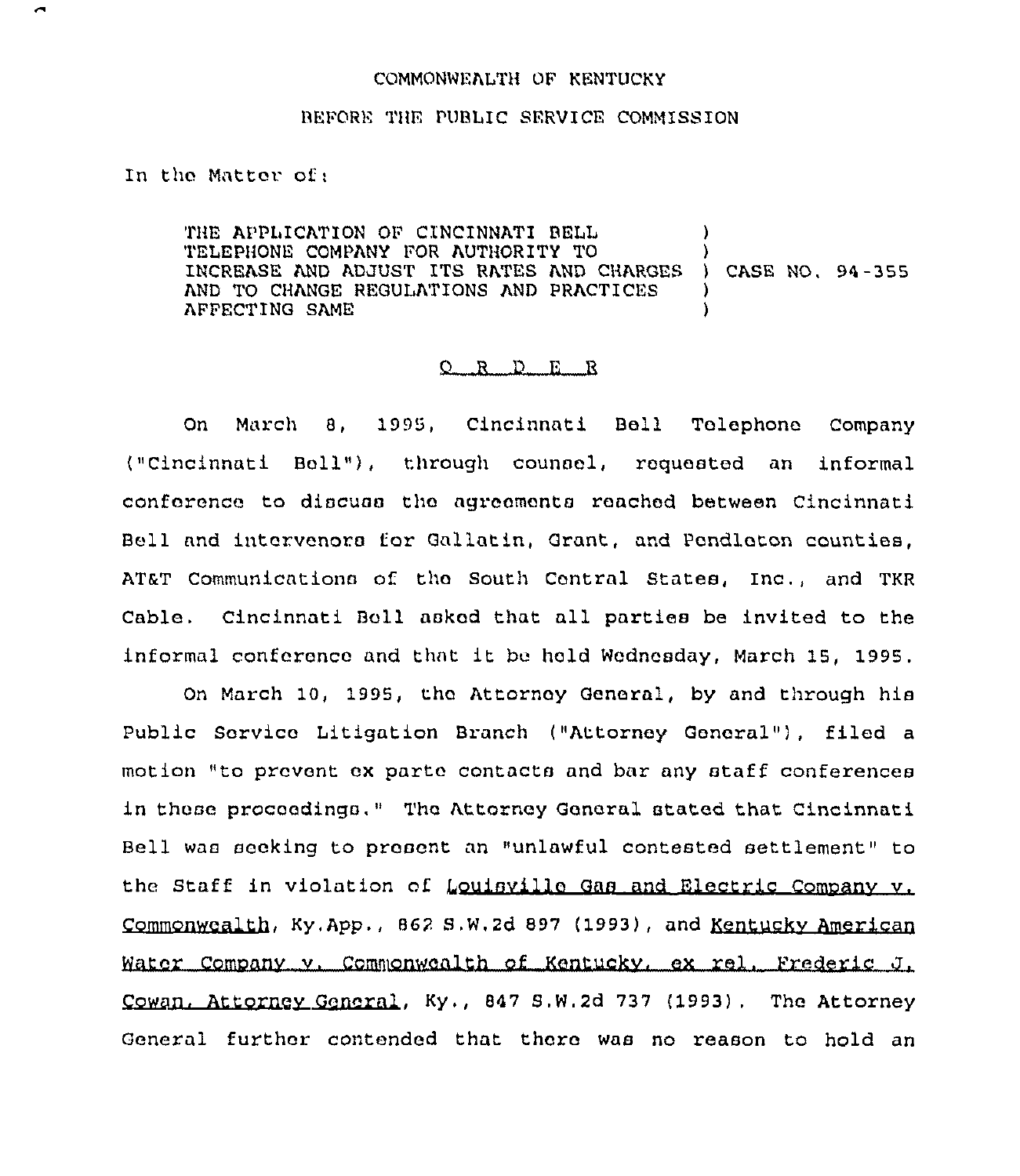informal conference and that it was for an improper and "blatently unlawful" purpose.

On March 13, 1995, Cincinnati Bell responded in opposition to the Attorney General's motion stating that it had requested an informal conference pursuant to 807 KAR 5:001, Section 4(4), and 807 KAR 5:001, Section 4(6). These sections state as follows:

(4) Conferences with commission staff. In order to provide opportunity for settlement of <sup>a</sup> proceeding or any of the issues therein, an informal conference with the commission staff may be arranged through the secretary of the commission either prior to, or during the course of hearings in any proceeding, at the request of any party.

(6) Stipulation of facts. By a stipulation in writing, filed with the secretary, the parties to any proceeding or investigation by the commission may agree upon the facts or any portion of the facts involved in the controversy, which stipulation shall be regarded and used as evidence at the hearing.

cincinnati Bell opines that all parties to the proceeding were invited to all settlement conferences. The courts in Kentuckv American and LG&E did not find that informal conferences to which all parties of record have been invited violates due process, according to Cincinnati Bell.

Cincinnati Bell's request for an informal conference should be granted. Commission Staff has not participated in settlement discussions. The agreement to be presented by Cincinnati Bell and some of the parties is not an attempt to avoid an evidentiary hearing or shift the burden of proof away from Cincinnati Bell.

On March 9, 1995, the Commission received a letter from William F. Threlkeld requesting full intervention in this proceeding. Mr. Threlkeld has a special interest which is not

 $-2-$